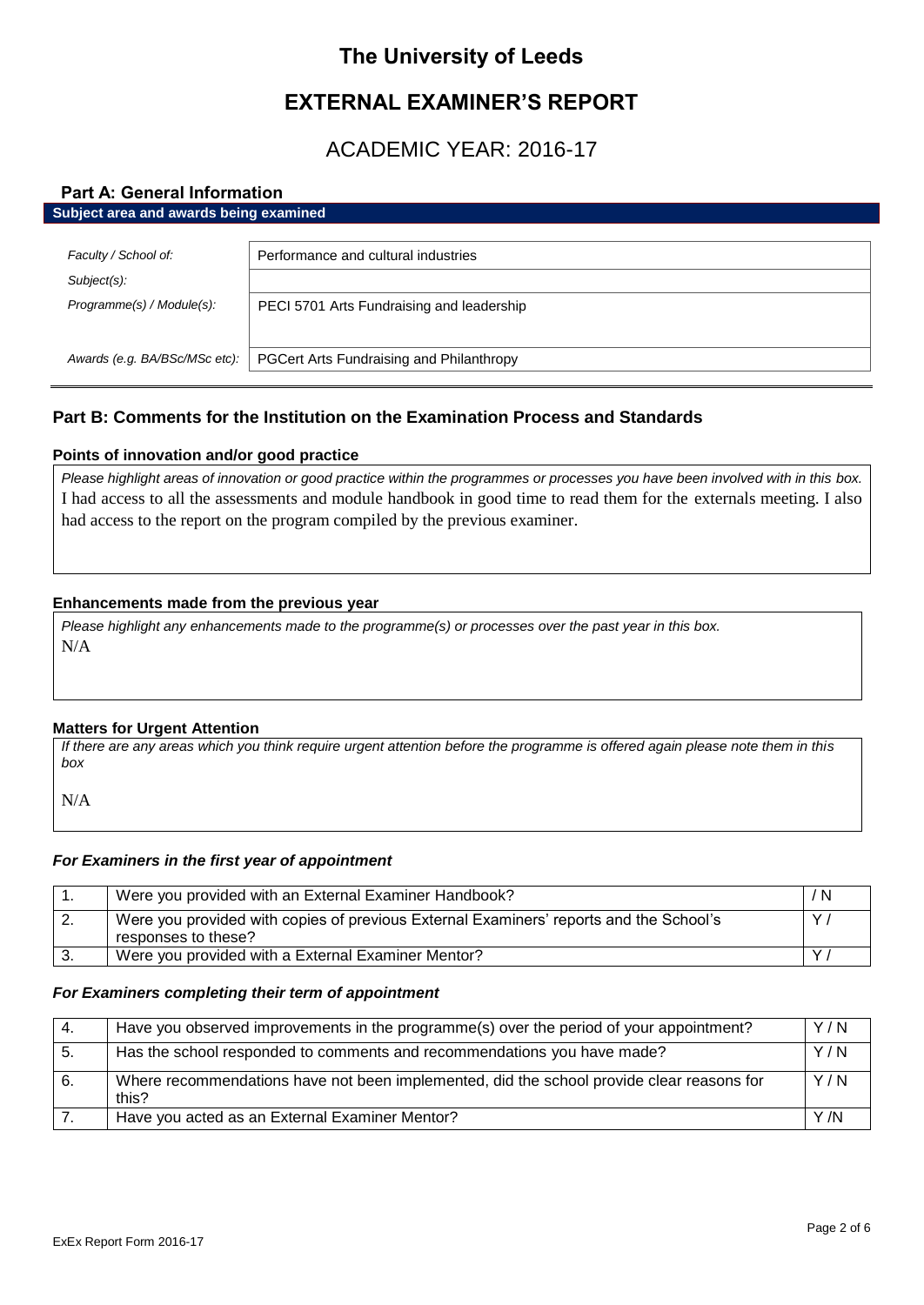*Please comment on your experience of the programme(s) over the period of your appointment, remarking in particular on changes from year to year and the progressive development and enhancement of the learning and teaching provision, on standards achieved, on marking and assessment and the procedures of the School*

#### **Standards**

| 8.                                                                                                                                                                                                                                                                                                                                                                                     | Is the overall programme structure coherent and appropriate for the level of study?                                                                                                       | Y/             |
|----------------------------------------------------------------------------------------------------------------------------------------------------------------------------------------------------------------------------------------------------------------------------------------------------------------------------------------------------------------------------------------|-------------------------------------------------------------------------------------------------------------------------------------------------------------------------------------------|----------------|
| 9.                                                                                                                                                                                                                                                                                                                                                                                     | Does the programme structure allow the programme aims and intended learning outcomes to be<br>met?                                                                                        | $\overline{Y}$ |
| 10.                                                                                                                                                                                                                                                                                                                                                                                    | Are the programme aims and intended learning outcomes commensurate with the level of award?                                                                                               | $\overline{Y}$ |
| 11.                                                                                                                                                                                                                                                                                                                                                                                    | Did the Aims and ILOs meet the expectations of the national subject benchmark (where relevant)?                                                                                           | $\overline{Y}$ |
| $\overline{12}$ .                                                                                                                                                                                                                                                                                                                                                                      | Is the programme(s) comparable with similar programmes at other institutions?                                                                                                             | $\overline{Y}$ |
|                                                                                                                                                                                                                                                                                                                                                                                        | Please use this box to explain your overall impression of the programme structure, design, aims and intended<br>learning outcomes.                                                        |                |
|                                                                                                                                                                                                                                                                                                                                                                                        | This is a very well organised and timely program that includes all the theoretical and practical components arts<br>fundraisers need in order to learn/improve their professional skills. |                |
| $\overline{13}$ .                                                                                                                                                                                                                                                                                                                                                                      | Is the influence of research on the curriculum and learning and teaching clear?                                                                                                           | $\overline{Y}$ |
| Please explain how this is/could be achieved (examples might include: curriculum design informed by current research<br>in the subject; practice informed by research; students undertaking research)<br>The program could introduce a further advanced level on arts fundraising to include any professional and practical<br>issues fundraisers face at a mid-career/advanced stage. |                                                                                                                                                                                           |                |
| 14.                                                                                                                                                                                                                                                                                                                                                                                    | Does the programme form part of an Integrated PhD?                                                                                                                                        | $\mathsf{N}$   |
|                                                                                                                                                                                                                                                                                                                                                                                        | Please comment on the appropriateness of the programme as training for a PhD:                                                                                                             |                |
| $\overline{15}$ .                                                                                                                                                                                                                                                                                                                                                                      | Does the programme include clinical practice components?                                                                                                                                  | $\mathsf{N}$   |
| Please comment on the learning and assessment of practice components of the curriculum here:                                                                                                                                                                                                                                                                                           |                                                                                                                                                                                           |                |
| 16.                                                                                                                                                                                                                                                                                                                                                                                    | Is the programme accredited by a Professional or Statutory Regulatory Body (PSRB)?                                                                                                        | / N            |
|                                                                                                                                                                                                                                                                                                                                                                                        | Please comment on the value of, and the programme's ability to meet, PSRB requirements here:                                                                                              |                |

#### **Assessment and Feedback**

| 17.                                                                                                                                                                                                                                                                                                                                                                                                                                                                                                                                                                                                                                                                                   | Does the programme design clearly align intended learning outcomes with assessment?      | Υ. |
|---------------------------------------------------------------------------------------------------------------------------------------------------------------------------------------------------------------------------------------------------------------------------------------------------------------------------------------------------------------------------------------------------------------------------------------------------------------------------------------------------------------------------------------------------------------------------------------------------------------------------------------------------------------------------------------|------------------------------------------------------------------------------------------|----|
| Please comment on the assessment methods and the appropriateness of these to the ILOs, in particular: the design<br>and structure of the assessment methods, and the arrangements for the marking of modules and the classification of awards; the<br>quality of teaching, learning and assessment methods that may be indicated by student performance.<br>The assessment methods are appropriate. However, the marking classification does not include an element of<br>practice and practitioner's knowledge, which is an integral part of the program. The program would need to include a<br>classification for how to award this type of knowledge in written/oral assignments. |                                                                                          |    |
| 18.                                                                                                                                                                                                                                                                                                                                                                                                                                                                                                                                                                                                                                                                                   | Is the design and structure of the assessment methods appropriate to the level of award? |    |